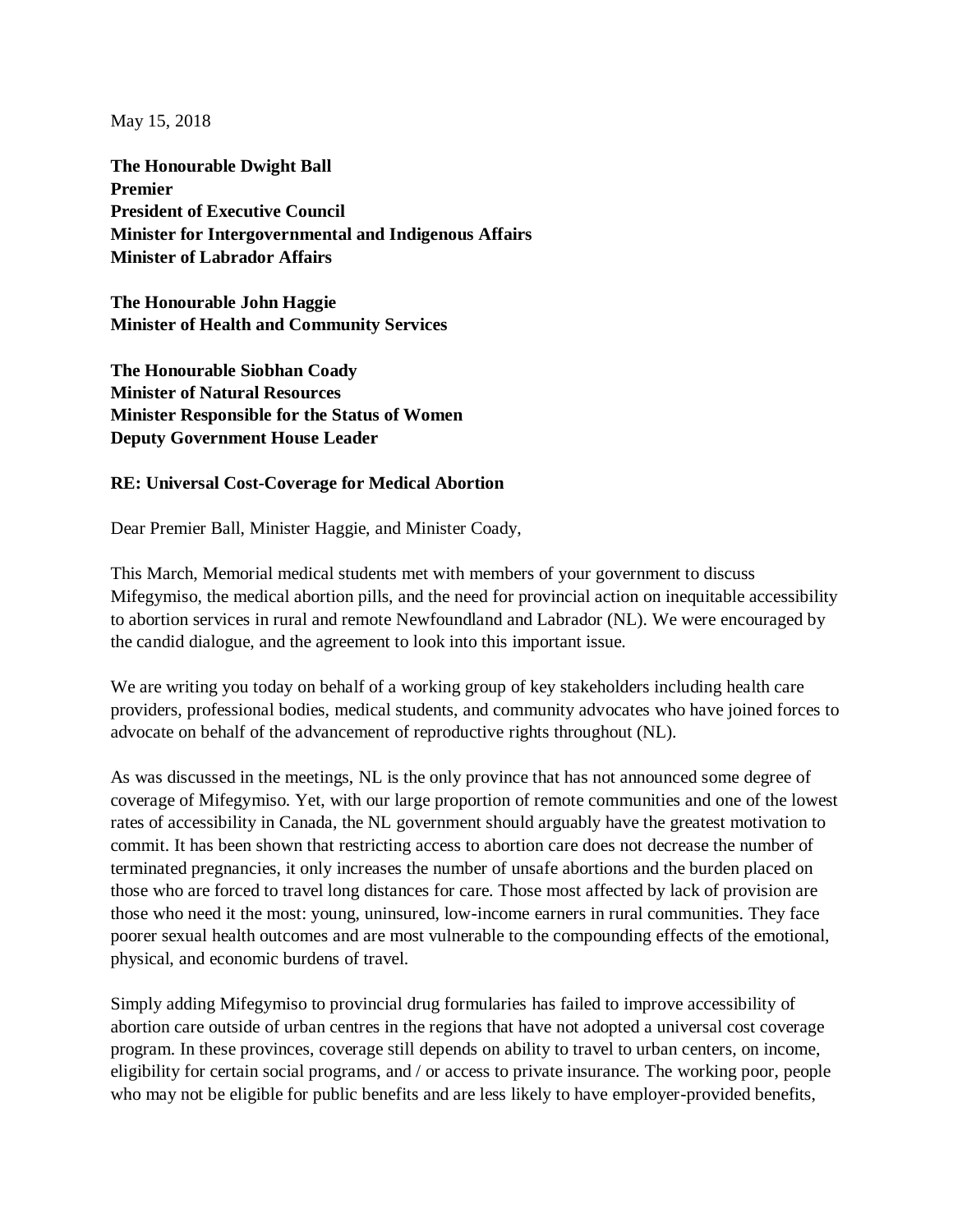continue to experience poor access to abortion care. As such, considering our own context and the importance of this service, Newfoundland and Labrador *must* prioritize a universal coverage plan for Mifegymiso.

If NL is to uphold its responsibility in ensuring everyone's right to health according to the Canada Health Act, we must provide access to abortion in a way that is universal, accessible, comprehensive, portable and administered accountably. The integration of medical abortion in primary care offers the opportunity to address gaps in service access and ensure that people outside of urban centers do not face barriers to essential reproductive health care. NL must join the other provincial governments working to ensure our health care system remains universal by ensuring financial coverage for medical abortion.

Thus, **we call upon the Government of Newfoundland and Labrador to provide universal costcoverage of Mifegymiso as a central part of your government's plan to improve gender equality, and support the right to bodily autonomy, safety and health.** We thereby urge the Ministry of Health to:

- 1. Provide universal cost coverage of Mifegymiso to all persons in Newfoundland and Labrador
- 2. Create a new health care provider billing code for medical abortion
- 3. Provide and disseminate information and resources to health care providers and the public
- 4. Support Physicians and Nurse Practitioners in becoming providers, and Pharmacists in becoming dispensers of Mifegymiso across Newfoundland and Labrador

The professional signatories of this letter include a wide range of experts who are committed to working with your team in an advisory capacity to help ensure an evidence based, comprehensive and effective approach to cost coverage rollout across the province. The wide breadth of knowledge and expertise represented in our group will ensure collaborative, well-rounded and comprehensive support to developing a provincial approach that will effectively reduce the current barriers in access to abortion services while maintaining high standard of care.

Universal coverage of Mifegymiso will reduce health inequities in rural NL, ensuring fairness and equity, without discrimination on the basis of income or remote location. By removing the financial barrier of Mifegymiso and in working to ensure uptake of this important medical practice, your government and ministry has a momentous opportunity to fulfill an unmet responsibility to optimizing the health of persons living in rural NL communities and support people and families from across our province.

We thank you in advance and we look forward to your response.

Regards,

Maggie O'Dea & Chris Vizena, Medical Students' Society, Memorial University